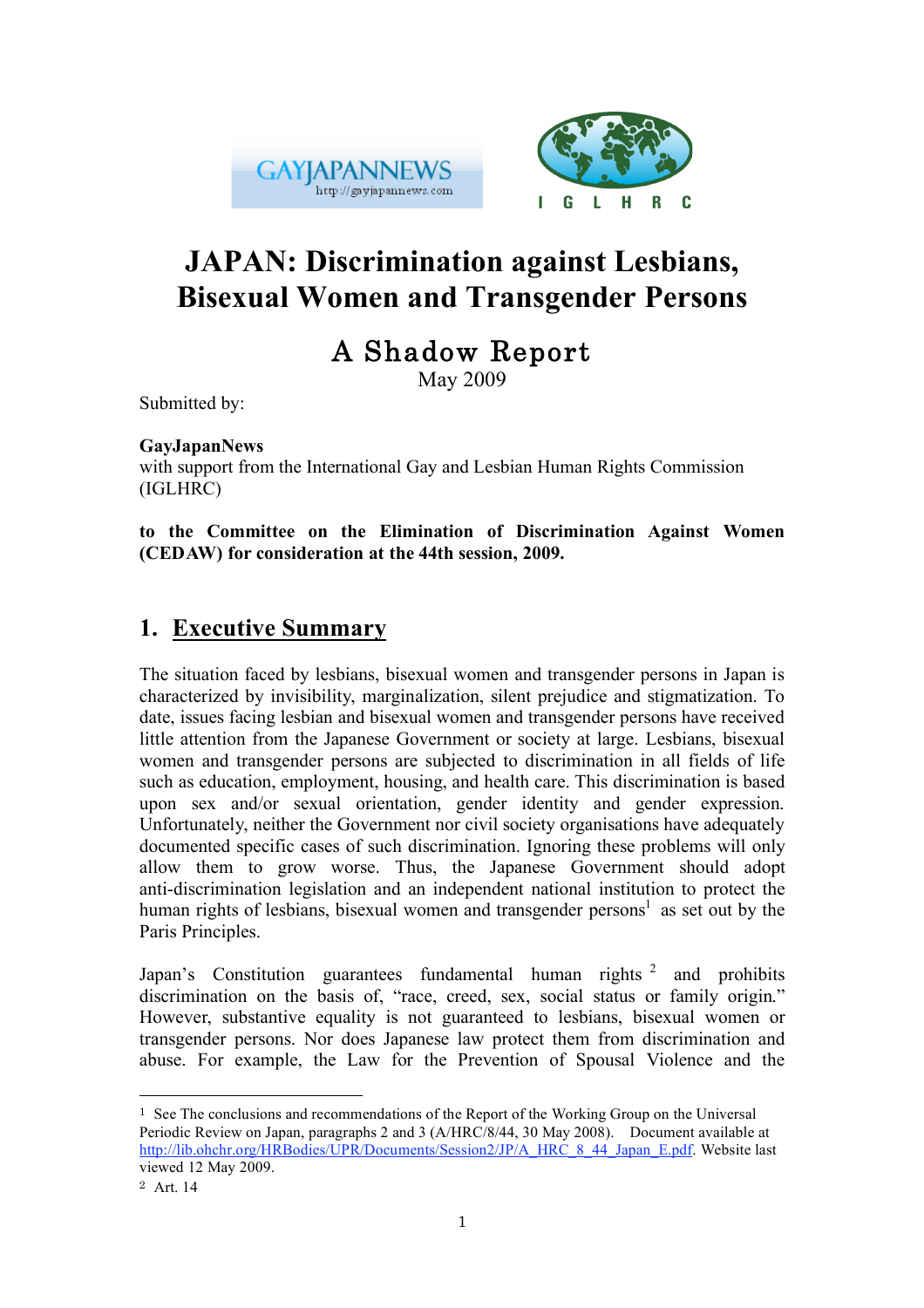Protection of Victims and the Public Housing Law apply only to opposite-sex couples (either married or unmarried) and do not extend to same-sex couples.<sup>3</sup> Denying these basic protections to LBT women sends a message to society that these people are not valuable. Equality can only be achieved through equal treatment, so the Government must afford protection from all forms of violence, including domestic violence.

Another example is that transgender persons who would like their gender identity to be reflected on the family registry have to meet specific discriminatory conditions under the law regulating the process by which people with Gender Identity Disorder (GID) may change their legal genders.4 These conditions form barriers that prevent people from changing their documented gender identity and they must be combated by providing appropriate health services, access to information, and guaranteeing rights to identity expression.

Japan has also refused to grant asylum to those seeking it based upon discrimination and violence they face in their own country based upon sexual orientation and/or gender identity and expression.

Treating lesbian, bisexual and transgender people differently amounts to treating them unequally. In order for full equality to exist in Japan, LBT people must have the same rights and benefits which are granted to heterosexual women.

#### **Recommendations to the Japanese Government:**

In order to protect its lesbian, bisexual and transgender citizens, and also to meet their needs, the Japanese Government ought to adopt an antidiscrimination law and establish a national human rights institution to enforce it, which will be independent from the Government and should comply with the Paris Principles.<sup>5</sup> This institution should include among its goals filling the data gap by conducting thorough research on violence and discrimination against lesbians, bisexual women and transgender persons. The institution should also review current legislation dealing with people with Gender Identity Disorder and should recommend amendments the Government can make to this legislation in order to ensure that no person with GID is denied their rights as set out in the Convention. 6 The Government should also consider introducing a definition of discrimination into Japanese criminal law.<sup>7</sup>

## **2. Substantive Violations of the Convention**

3 <sup>3</sup> Law for the Prevention of Spousal Violence and the Protection of Victims; Public Housing Law Article 23(1). GayJapanNews et al., Joint Submission of the Shadow Report on the International Covenant on Civil and Political Rights on: Japan, October 2008.

<sup>4</sup> Law concerning special rules regarding sex status of a person with gender identity disorder (Law No. 111, enacted in July 2004, amended in June 2008). English translation of the law available at http://d.hatena.ne.jp/annojo/20030716/p1. Website last viewed 12 May 2009. GayJapanNews et al., Joint Submission of the Shadow Report on the International Covenant on Civil and Political Rights on: Japan, October 2008.

<sup>5</sup> GayJapanNews et al., Joint Submission of the Universal Periodic Review on: Japan., E /CN.4/2006/16/Add.2 (para 79), Report of the Working Group on the Universal Periodic Review, Japan (30 May 2008) at para 16. A/HRC/8/44

<sup>6</sup> Id.

<sup>7</sup> GayJapanNews et al., Joint Submission of the Universal Periodic Review on: Japan., UPR report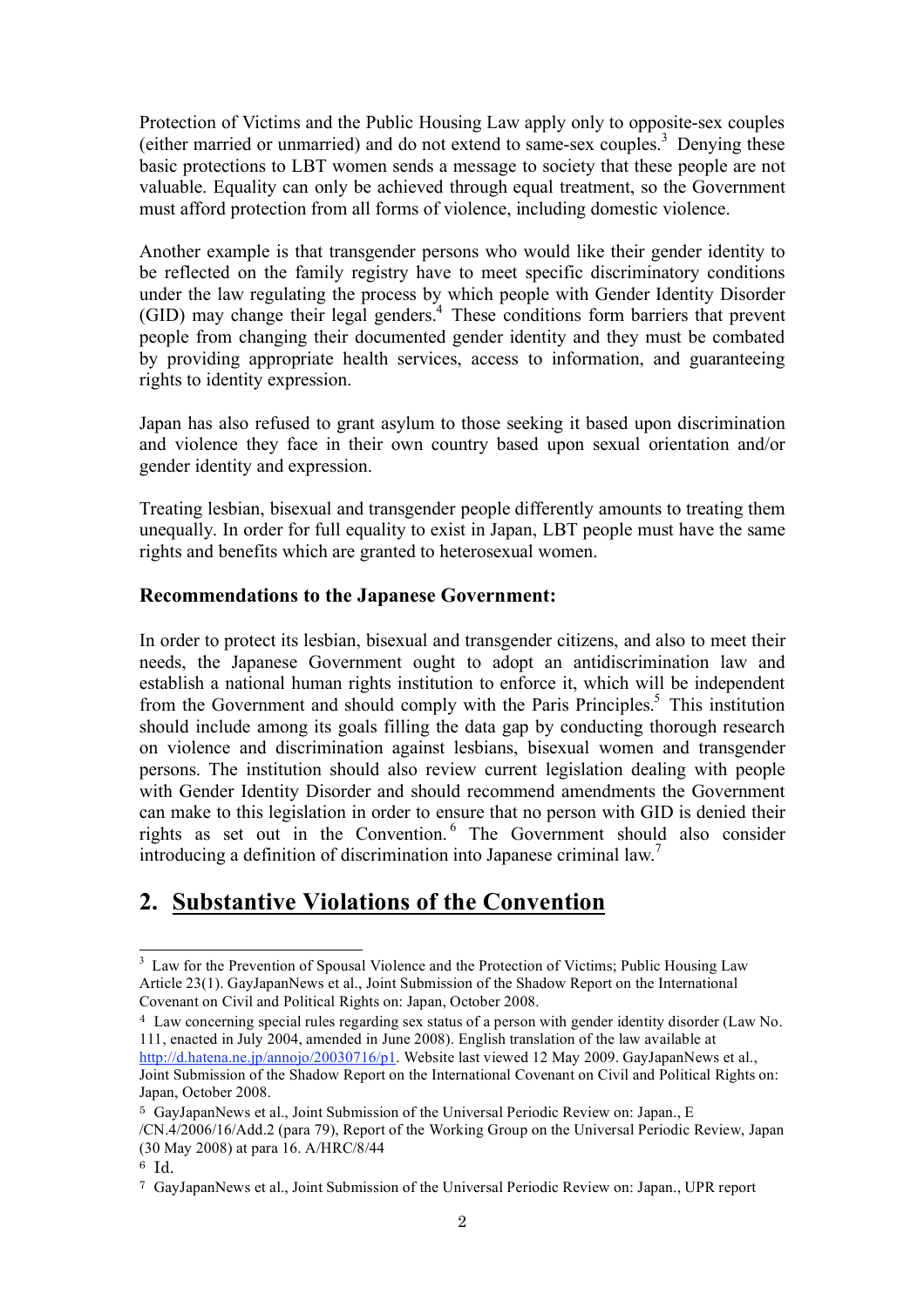### **A. Violence**

l

#### **Violence against Women: General Recommendation No. 19**

Cases of reported and investigated domestic violence between same-sex partners are hardly recognized because heteronormativity<sup>8</sup> predominates in Japanese society.<sup>9</sup> The Law for the Prevention of Spousal Violence and the Protection of Victims applies only to opposite-sex couples (either married or unmarried).

There are very few shelters which lesbians, bisexual women and transgender persons may access without fear of discrimination or ill treatment based upon their sexual orientation, gender identity and/or gender expression. According to the survey conducted by the Cabinet Office in 2004, only 13.4% of the private shelters in the country have ever served clients who were suffering from domestic violence between same-sex partners $^{10}$ .

LBT women have also been victims of domestic violence on the part of their husbands and other family members. In November 2001, the Kobe district court found that a man had abused his wife physically, sexually and psychologically, because she was having a same-sex relationship outside of their marriage. This is one of the rare specific cases, which has revealed that a woman in a heterosexual marriage was suffering domestic violence at the hands of her husband because of her sexual orientation. However, there are likely numerous unreported cases similar to this one.

#### **Discrimination and Violence against Lesbian, Bisexual and Transgender Human Rights Defenders: Article 8**

Ms. Aya Kamikawa, a male-to-female transgender person and representative of the Setagaya City Assembly has continuously been harassed on the basis of her gender

http://www.delta-g.org/v/2008/02/-2007-in.html. Website last viewed 13 May 2009.

<sup>8</sup> The term "heteronormativity" refers to the belief that heterosexuality is the only "normal" and legitimate expression of sexual desire, intimacy and family life. It is institutionalized in societies around the world through laws, practices and cultural traditions, and enforces a gender dichotomy that degrades femininity and fosters homophobia. As a result, non-heterosexual relations as well as heterosexual non-procreative sexual practices are stigmatized and often criminalized.

<sup>9</sup> Takafumi Suzuki and Sumie Asatori. "Domestic Violence – What is help? How should the help provider think and act? Third Edition" (in Japanese) PP. 143-144. Kyoiku Shiryo Syuppankai. Tokyo, Japan. February 2008.

<sup>10</sup> The media report by Delta-G. 13.4% of the private shelters for women have answered that they have dealt with the clients involved in same-sex domestic violence. 49.3% of them have answered that they have never dealt with the clients involved in same-sex domestic violence but are willing to take such cases if such cases are brought to them. 35% have answered that they have never dealt with the clients involved in same-sex domestic violence and cannot take such cases.

The research by the World Health Organisation has shown that 13% of ever-partnered women in Japan have experienced violence by their partners at least once in their lives. Only 14% of them sought help from official services or authorities such as the police and public counselors. 32% never told anyone about their experiences of violence. The report does not specifically mention the experiences of lesbians, bisexual women and transgender persons, however, it is likely that such women face the same situation or worse because of both their sex and sexual orientation and/or gender identity. The report is available at

http://www.who.int/gender/violence/who\_multicountry\_study/summary\_report/summary\_report\_Engli sh2.pdf Website last viewed 13 May 2009.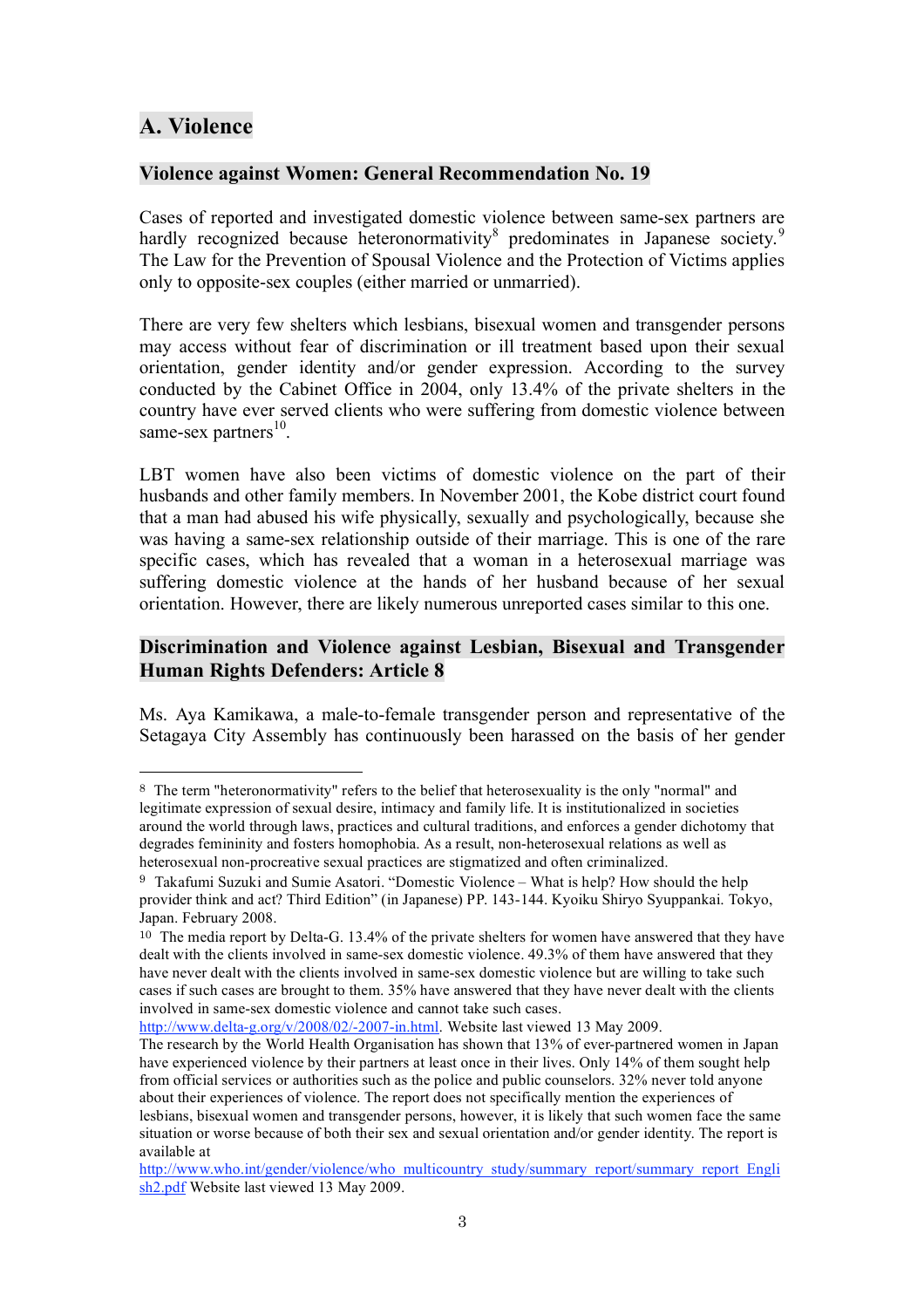identity since she publicly declared her candidacy for the City Assembly in 2003. This harassment includes defamatory posters put up on the streets, hate faxes, phone calls, and letters, and on-line comments against her, her family and friends. When posters calling her a sinner and claiming that changing genders was against nature and God were found by a city officer, the City took them down and reported the case to the police. However, the police failed to investigate the case because there was no law on which the police could take action regarding harassment clearly based upon a person's gender identity.<sup>11</sup>

#### **Recommendation to the Japanese Government:**

The government ought to review current legislation on domestic violence and amend it in order to extend protection to lesbians, bisexual women, and transgender persons.

## **B. Societal Pressure to Conform**

#### **Forced Marriage and Discrimination on the Grounds of Marital Status: Article 1, 2 (f), 5 (a) and 16**

Much pressure comes from family and society for women, including lesbians, bisexual women and transgender persons, in their 30s or older to get married. Unmarried women without any children are sometimes called "make inu (loser)." As the case mentioned in Section A under the Violence against Women heading shows, there are some lesbian women who have practically no choice but to marry a man in order to avoid further pressure from their family and society and possible speculation over their sexual orientation and/or gender identity.

#### **Recommendation to the Japanese Government:**

The Government ought to work towards changing public opinion regarding non-heteronormative identities, so that lesbians, bisexual women, and transgender persons will be accepted by their families and by society.

## **C. Discrimination in Economic, Social and Cultural Rights**

#### **Right to Health: Article 11 (f), 12 and General Recommendations No. 19 and No. 24**

Transgender persons who are diagnosed with Gender Identity Disorder but do not meet the conditions set forth by the law cannot have their gender identity reflected on the family registry. Since most important official documents including the residency certificate and public insurance card are issued based on the family registry, transgender persons often face difficulties accessing health care with their insurance card on which their legal gender and actual gender seemingly do not match.

Article 3 (4) of the Law concerning Special Rules regarding Sex Status of a Person

 <sup>11</sup> Aya Kamikawa, "Courage for Change – Messages from me with "gender identity disorder"" (in Japanese) PP. 143 – 144. Iwanamishoten. Tokyo, Japan. February 2007.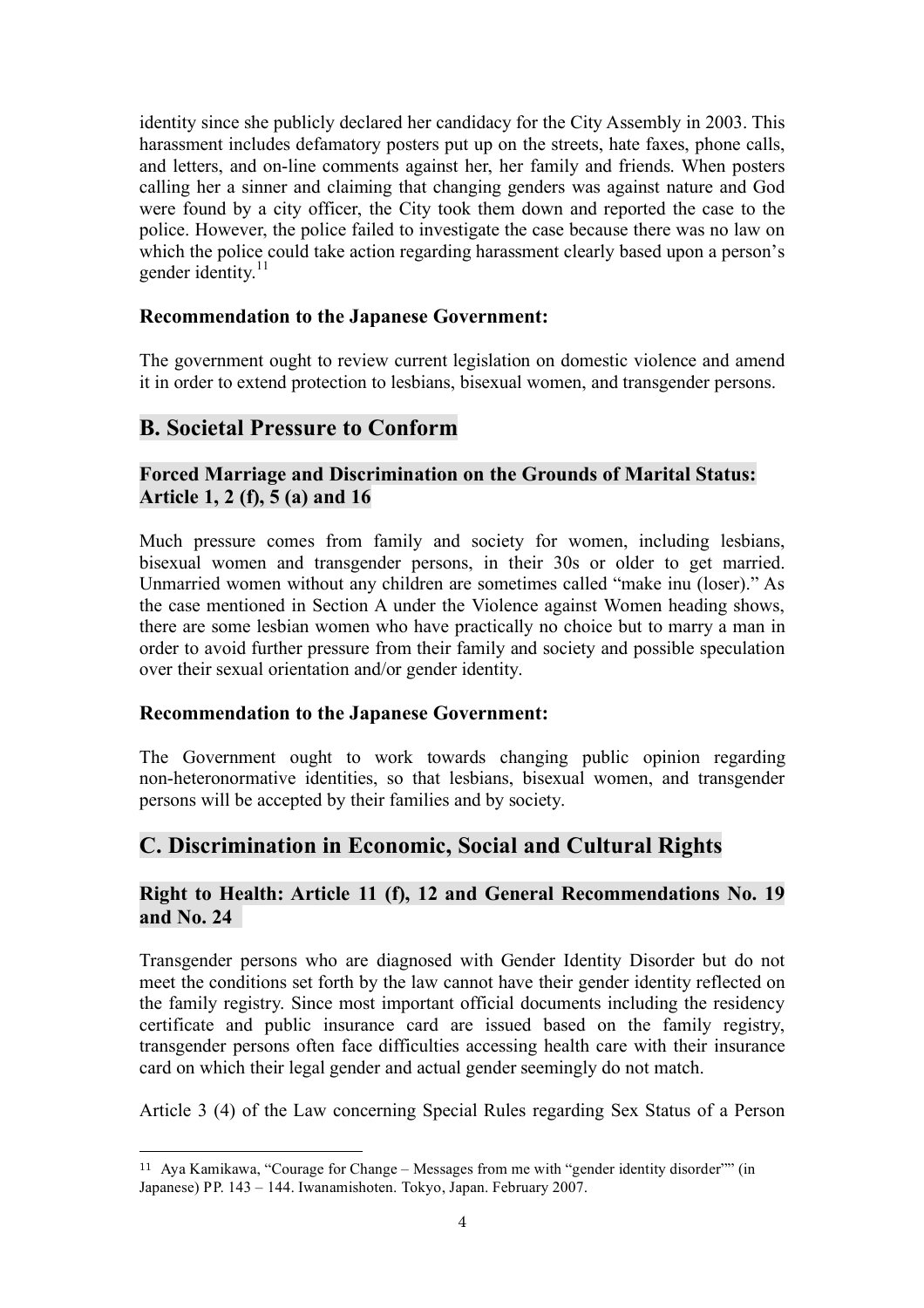with Gender Identity Disorder requires transgender persons who wish to change their legal gender to undergo major surgical interventions, including genital surgery and sterilization, so as to be able to change their gender on the family registry. This practically takes away the choice to keep their reproductive organs. It violates not only their reproductive rights but also their integrity.

Insensitive health care personnel, including gynecologists, alienate lesbians by presuming them to be heterosexual women. This makes it difficult to talk about health problems that may need medical attention because to do so would means revealing their sexual orientation and potentially facing homophobia from the doctor.

The Government's projects on HIV/AIDS tend to focus only on men who have sex with men and have failed to recognise the related issues faced by lesbians, bisexual women and transgender persons.

#### **Right to Housing: Article 13 and 16 [1] [h]**

Article 23(1) of the Public Housing Law applies only to married and unmarried opposite-sex couples and effectively bars lesbians, bisexual women and transgender persons in a same-sex relationship from renting public housing. The UN Human Rights Committee has expressed its concern on this issue and recommended ensuring that benefits granted to unmarried cohabiting opposite-sex couples are equally granted to unmarried, cohabiting same-sex couples.<sup>12</sup>

Transgender persons with Gender Identity Disorder who are not allowed to change their gender on the family registry face difficulties with housing because they often must submit official documents in order to rent housing and their gender on these documents does not accurately depict their gender identity.<sup>13</sup>

#### **Employment Discrimination: Article 11**

A 50 year old transgender woman, "K," was fired by her employer, a social welfare corporation in Osaka because she was diagnosed with GID in 2006. She filed a lawsuit against her former employer, seeking compensation of two million yen. According to the Japanese media, K told the employer about her GID when she applied for the job. Though she was hired, she was banned from using women's washrooms and from wearing make-up at work. In March 2006, the employment contract was terminated without any clear reasons. K and her employer reached reconciliation in the Osaka District Court in January 2008.<sup>14</sup>

A male-to-female transgender woman was working for a publisher when she was diagnosed with GID. In January 2002, she requested that her employer recognize her as a woman. In March 2002, she began wearing women's clothing to the office. Her

 <sup>12</sup> Concluding observations of the Human Rights Committee. Para. 29. HUMAN RIGHT COMMITTEE Ninety-fourth session, Geneva, 13-31 October 2008. (CCPR/C/JPN/CO/5)

<sup>13</sup> Aya Kamikawa. Edited by Satoru Ito and Masae Torai, "A book by which you can understand diverse "sexuality" – Gender Identity Disorder, Gay and Lesbian" (in Japanese) PP. 18. Koubunken.

Tokyo, Japan. September 2002. 14 "Gender identity Transformed from 'Freak' into Rights Issues," The Japan Times (23 January 2007) *available at* http://search.japantimes.co.jp/cgi-bin/fl20070123zg.html.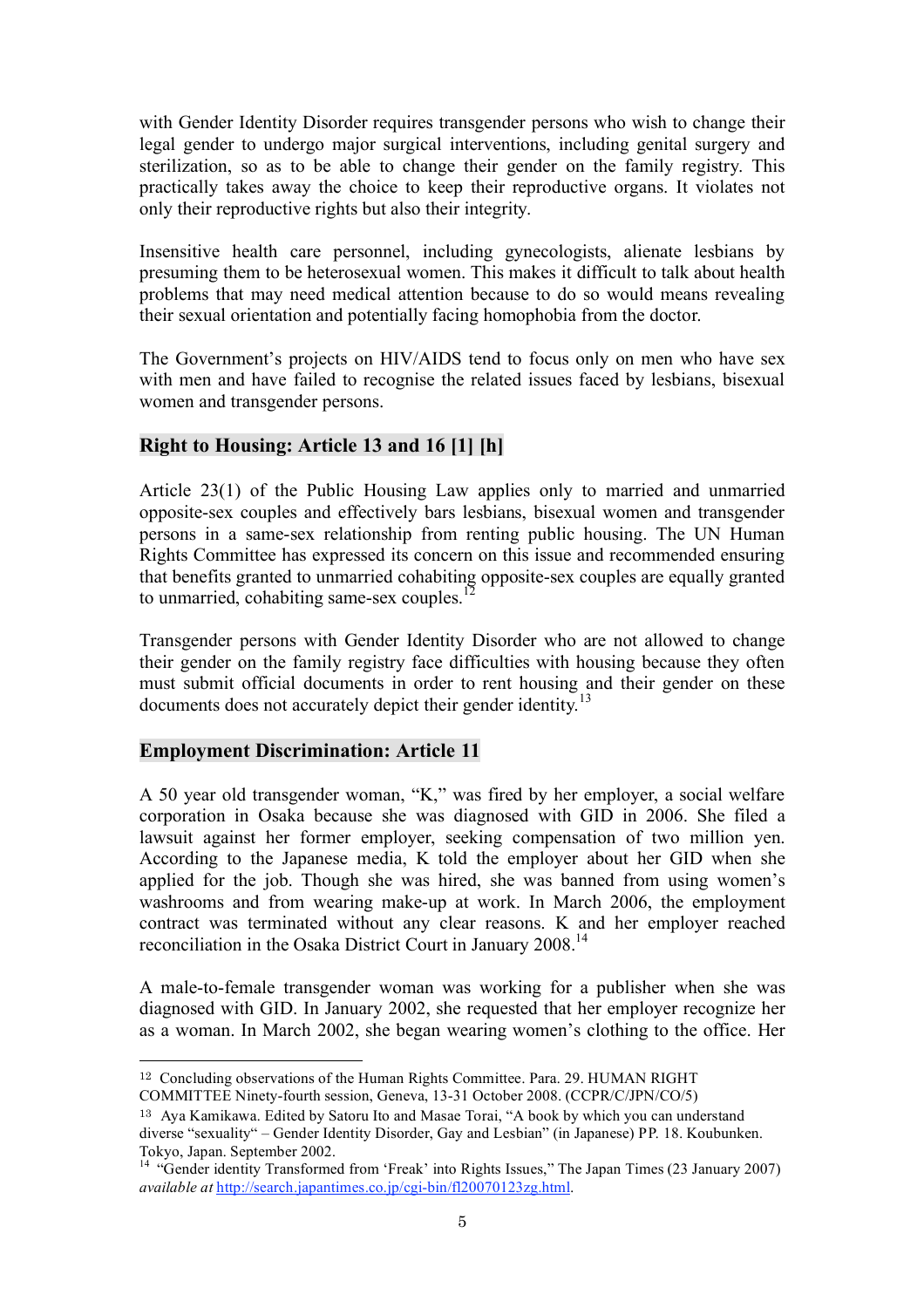employer ordered her not to wear this clothing. However, the woman continued to dress this way. Her employer fired her in April 2002. The woman subsequently filed a lawsuit. In June 2002 the Tokyo District court found that the initial dismissal of the case was unjust.

#### **Right to Education: Article 10**

Lesbian students have left school because they cannot seek help from the school, their parents or other institutions<sup>15</sup> when they are confused about their sexual orientation. Although the Government, school, their parents or other actors around them have not actively discriminated against the young lesbians, they have effectively denied them the right to education by failing to provide information on lesbian, bisexual and transgender issues and help for these students in schools.

#### **Recommendation to the Japanese Government:**

The Government should enact anti-discrimination legislation prohibiting discrimination based on sexual orientation and gender identity in housing, social security, health services, employment and education. The Government should also ensure that all schools provide students with information on diverse sexual orientation and gender identity. Schools should also be required to provide help and support services for lesbian, bisexual and transgender students. Further, the Government ought to establish an independent national human rights institution to defend the rights of LBT women.

## **C. Discrimination in Asylum**

### **Right to Asylum: Article 9**

Japan has denied asylum to those seeking it based upon discrimination and violence they face in their own country based upon sexual orientation and/or gender identity and expression.

#### **Recommendation to the Japanese Government:**

The government ought to grant asylum to anyone facing unjust persecution in her home country, including if she faces this persecution because of her sexual orientation and/or gender identity.

## **3. Concluding Notes**

 $\triangleright$  There is a significant lack of documentation by the State and civil society organisations regarding violence and discrimination against lesbian, bisexual women and transgender persons because of their non-heteronormative sexual

 <sup>15</sup> Yoko Ogawa. Edited by Satoru Ito and Masae Torai, "A book by which you can understand diverse "sexuality" – Gender Identity Disorder, Gay and Lesbian" (in Japanese) PP. 104 - 106. Koubunken. Tokyo, Japan. September 2002.